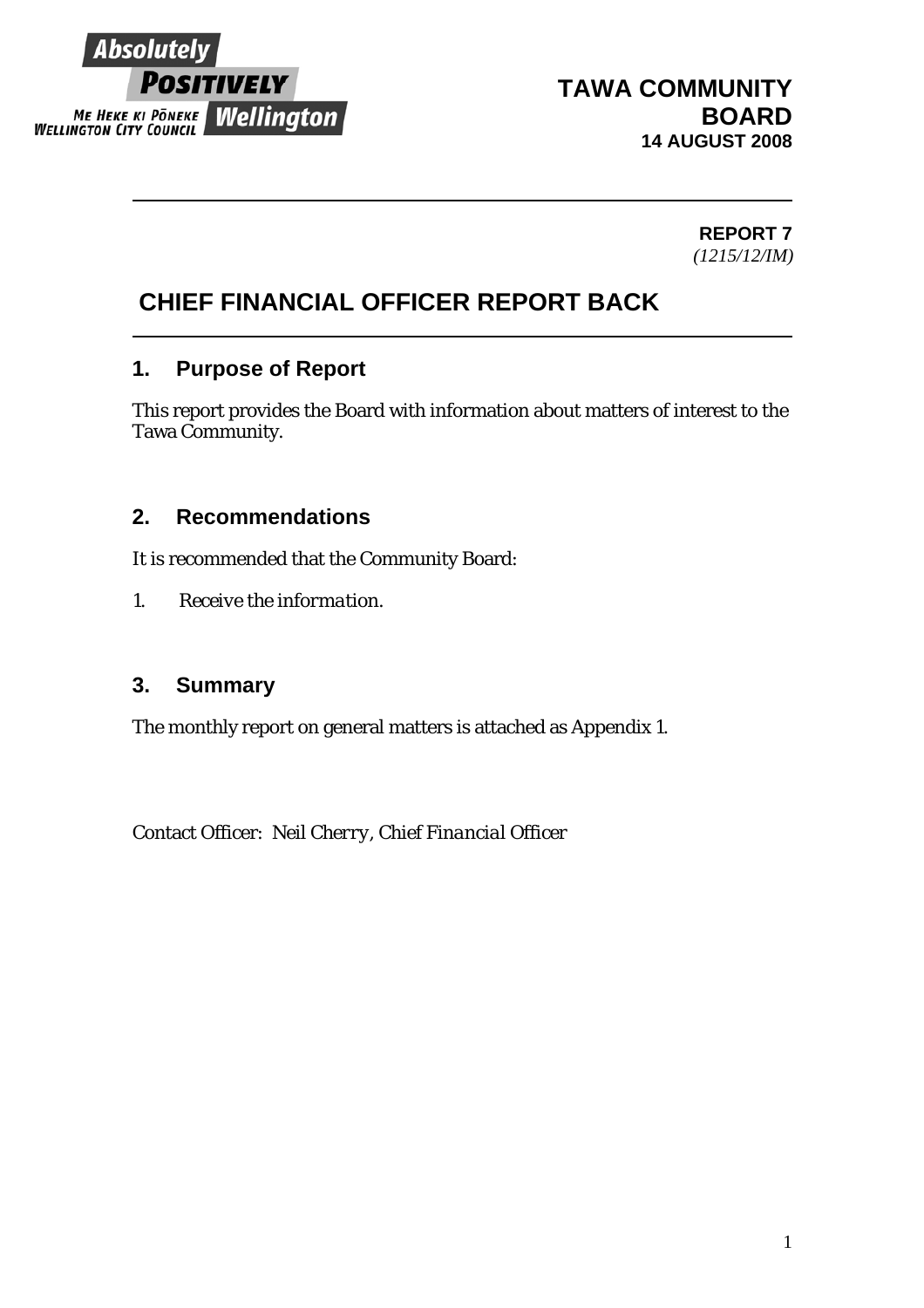### **Infill Housing Consultation Update**

The Council received 763 submissions on the discussion paper *How and where will Wellington Grow? - Proposals for change and character protection*. The Council's Urban Development team are currently in the process of preparing a summary report from the submissions, outlining the key themes from the feedback. The summary findings, combined with recommendations on the way forward, will be reported to the Council's Strategy and Policy Committee on 11 September 2008. At this stage it is still anticipated that a final policy, together with any District Plan implications, will be completed by the end of the year.

# **WCC Call Centre CONFIRM System Reporting**

During previous Board meetings we have discussed the correct process for raising and logging issues with the Council's Call Centre. All calls and issues raised are logged in the Council's CONFIRM system. We are currently exploring the development of an extract report that will collate and report issues of concern and interest to the Board. I will keep the Board updated on progress on this initiative. In the meantime, if Board members are interested in the status or resolution of issues logged by the call centre please contact me directly.

### **Tawa BMX Track**

Unfortunately, with all the recent rain parts of the Tawa BMX track have become storage areas for water and therefore have posed a potential health and safety risk. Council officers and contractors were alerted to the issue and agreed to a plan that would, initially, pump the excess water from the track and then instal a sump and field drains to stop the problem from recurring. While on site contractors were also asked to undertake further work to complete the track surface and prepare the sides of the track ready for planting.

# **Porirua Stream Catchment: Community Restoration Group Meetings**

As part of the Council's Stream Protection Programme the Council is engaging with various community groups working in the Porirua Stream catchment area in order to develop a community restoration plan. The process is similar to the plan and process developed for the Kaiwharawhara Stream.

In conjunction with the Porirua City and Greater Wellington Regional Councils the Council has commissioned research on priorities for the ecological restoration in the Porirua Stream catchment. The research will provide a basis for more detailed planning on initiatives with the community.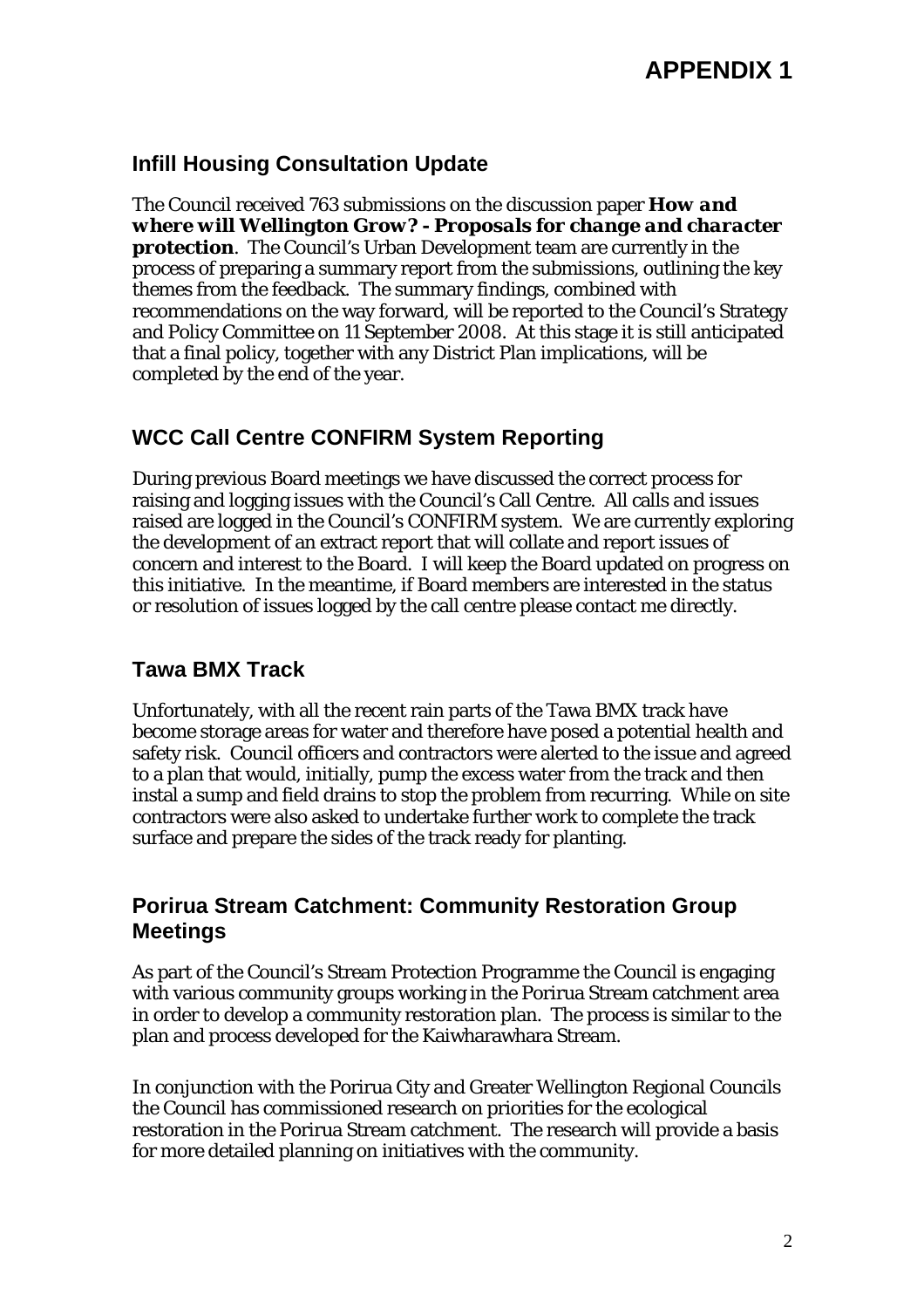The Council is holding two catchment-wide meetings with interested community groups; the first to discuss restoration work and priorities. The second meeting will focus on the outcomes of the research.

The first meeting is scheduled for *Monday 18 August, 7.30 – 9.00pm* at the Tawa Community Centre.

### **Telecommunications Facilities and the Council's Consent Process**

Over a period of time there have been a number of issues raised by the community regarding applications being lodged with the Council for telecommunication facilities. The following provides a general overview of the nature and extent of applications the Council is expecting across the City and the process by which these applications are managed. The general information has been compiled by the Council's resource consent team and applies to applications received within Tawa.

#### Who are the players and what are their applications for?

Historically, the majority of applications have been received from Telecom and Vodafone. *Telecom Mobile* are currently upgrading their network to include new technology and the Council expects to receive a number of applications in the future. *Vodafone* have spent a significant amount of time upgrading their network over the last four years and the majority of their upgrade has been completed. *Woosh* and *New Zealand Communications Ltd.* are more recent entrants into the market.

#### The Council's Powers under the Resource Management Act

Essentially, the Council has limited powers of control under the RMA for most of the telecommunications facilities. The Council's control is limited to the District Plan which outlines how applications for utilities are to be assessed. The majority of applications received are either Permitted Activities or Controlled Activities under the District Plan.

Permitted Activity proposals are those which fit within the permitted conditions of the District Plan. Although these proposals do not require resource consent, the network operators generally lodge applications for a Certificate of Compliance although it is not a requirement to do so. A Certificate of Compliance is simply a document which states their proposal does not require resource consent. A number of the current Telecom Mobile applications and the vast majority or the Chorus roadside cabinets fit into this category.